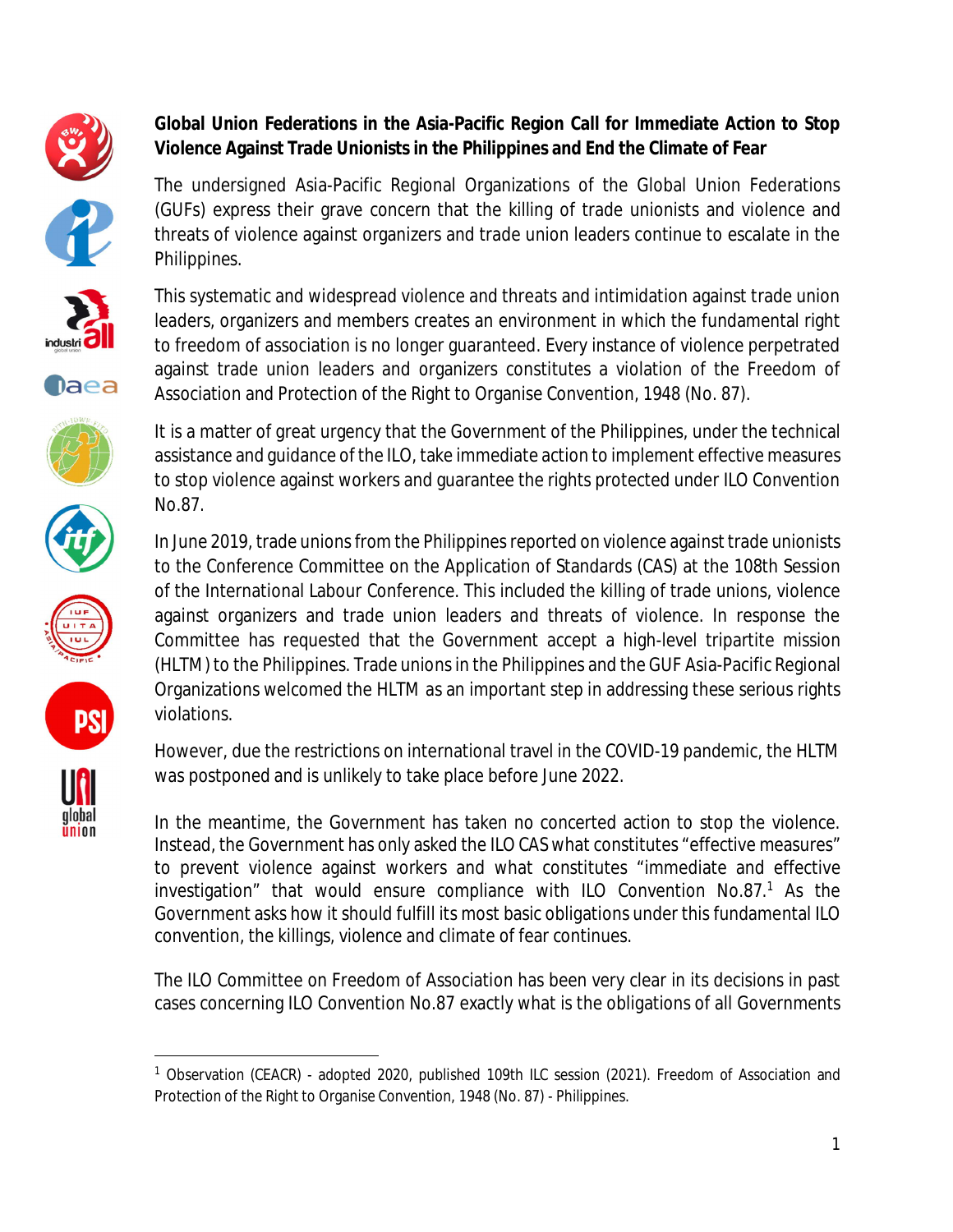

to protect these rights. For example, the Committee on Freedom of Association has stated that:





**Daea** 







**PS** 

global union *climate that is free from violence, pressure, or threats of any kind against the leaders and members of these organizations, and it is for governments to ensure that this principle is respected.<sup>2</sup>*

*The rights of workers' and employers' organizations can only be exercised in a*

*All appropriate measures should be taken to guarantee that, irrespective of trade union affiliation, trade union rights can be exercised in normal conditions with respect for basic human rights and in a climate free of violence, pressure, fear and threats of any kind.<sup>3</sup>*

*The Committee requested a government to ensure that any emergency measures aimed at national security did not prevent in any way the exercise of legitimate trade union rights and activities, including strikes, by all trade unions irrespective of their philosophical or political orientation, in a climate of complete security.<sup>4</sup>*

*All allegations of violence against workers who are organizing or otherwise defending workers' interests should be thoroughly investigated and full consideration should be given to any possible direct or indirect relation that the violent act may have with trade union activity.*<sup>5</sup>

 $^2$  See the 2006 Digest, para. 44; 340th Report, Case No. 1787, para. 607, Case No. 2393, para. 1062, Case No. 2268, para. 1090; 342nd Report, Case No. 2298, para. 548, Case No. 2323, para. 695; 343rd Report, Case No. 1787, para. 418, Case No. 2445, para. 896, Case No. 2313, para. 1167; 344th Report, Case No. 2169, para. 140, Case No. 2486, para. 1213; 346th Report, Case No. 2528, para. 1437; 348th Report, Case No. 1787, para. 274, Case No. 2516, para. 684, Case No. 2540, para. 813, Case No. 2254, para. 1323; 349th Report, Case No. 2486, para. 1242; 350th Report, Case No. 2554, para. 504; 351st Report, Case No. 2540, para. 894, Case No. 2268, para. 1037; 353rd Report, Case No. 1787, para. 507, Case No. 2619, para. 580; 354th Report, Case No. 2068, para. 57; 355th Report, Case No. 2609, para. 863; 356th Report, Case No. 1787, para. 554, Case No. 2669, para. 1253; 357th Report, Case No. 2382, para. 25, Case No. 2713, para. 1102; 358th Report, Case No. 2723, para. 555, Case No. 2735, para. 609; 359th Report, Case No. 2445, para. 571, Case No. 2609, para. 628; 362nd Report, Case No. 2723, para. 834; 363rd Report, Case No. 2761, para. 427, Case No. 2768, para. 636, Case No. 2850, para. 873; 364th Report, Case No. 2859, para. 551; 367th Report, Case No. 2761, para. 443, Case No. 2923, para. 710, Case No. 2913, para. 806; 368th Report, Case No. 2609, para. 458, Case No. 2959, para. 505, Case No. 2978, para. 519; 370th Report, Case No. 2957, para. 411, Case No. 2723,

para. 441; 371st Report, Case No. 2982, para. 700; 372nd Report, Case No. 3018, para. 494; 374th Report, Case No. 3050, para. 468; 376th Report, Case No. 3067, para. 953, Case No. 3113, para. 987; and 378th Report, Case No. 2609, para. 300, Case No. 3119, para. 668 and Case No. 2254, para. 848.  $^{\rm 3}$  See the 2006 Digest, para. 35; 346th Report, Case No. 1865, para. 787, Case No. 2528, para. 1453; 351st Report, Case No. 2528, para. 1204; 356th Report, Case No. 2528, para. 1145; and 360th Report, Case No. 2745, para. 1076.

<sup>4</sup> See 356th Report, Case No. 2528, para. 1184.

<sup>5</sup> See 356th Report, Case No. 2528, para. 1143.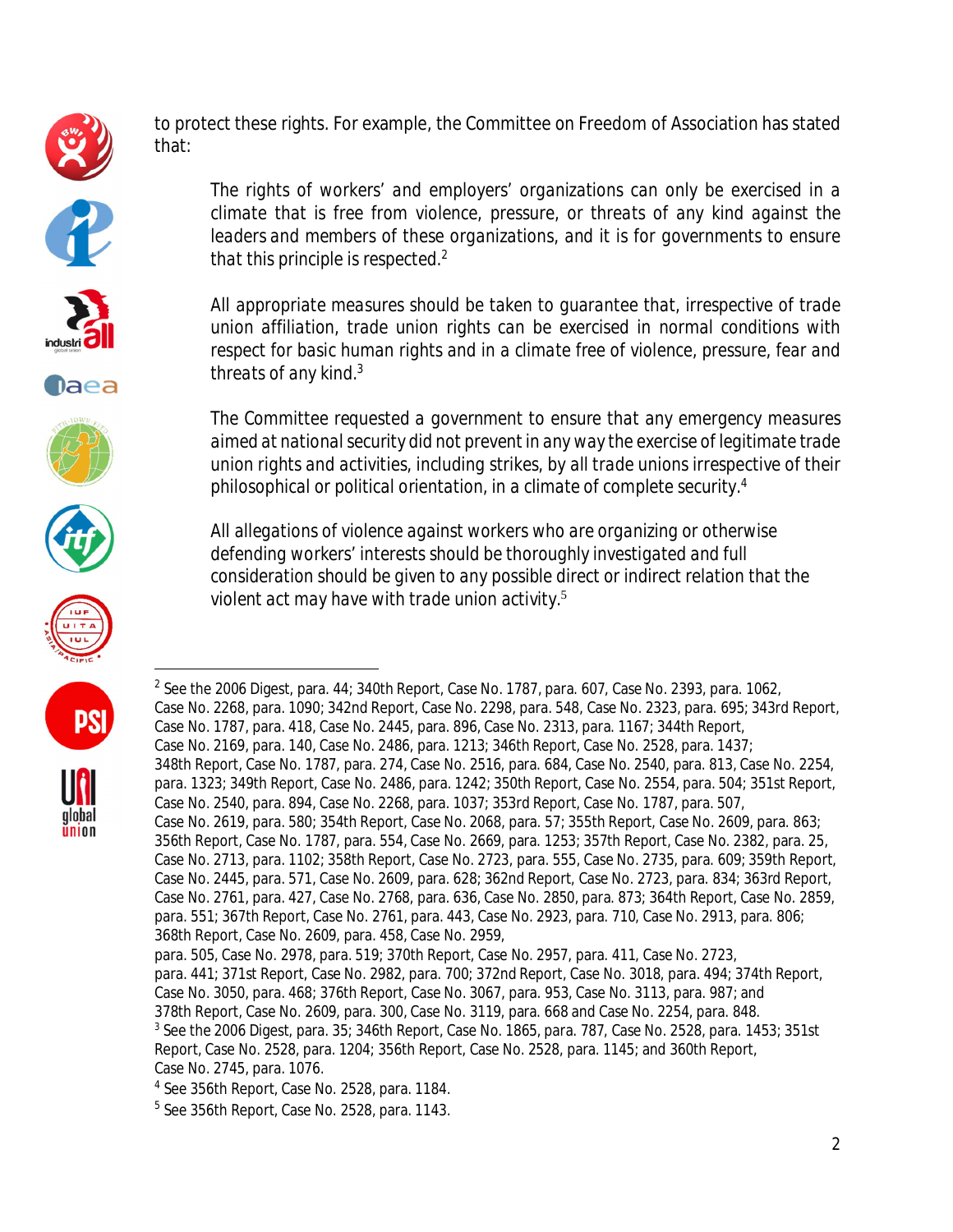

















*A climate of violence, coercion and threats of any type aimed at trade union leaders and their families does not encourage the free exercise and full enjoyment of the rights and freedoms set out in Conventions Nos. 87 and 98. All States have the undeniable duty to promote and defend a social climate where respect of the law reigns as the only way of guaranteeing respect for and protection of life.<sup>6</sup>*

These are just some of the decisions made by the ILO Committee on Freedom of Association that clearly are applicable to the current situation in the Philippines. Therefore, the obligations of the Government are absolutely clear.

It is equally clear that the Government has failed to ensure the immediate and thorough investigation of all acts of violence and threats against trade union leaders, organizers and members. This in turn reinforces an environment of impunity for the security force personnel involved, thereby exacerbating the climate of fear.

In June 2020 the ILO CAS made similar observations regarding the urgent need for the Government to thoroughly investigate violence and intimidation of trade unionists "*with the aim of effectively preventing and combating impunity*."<sup>7</sup>

This environment of fear is deliberately orchestrated by organs of the Government – acting with impunity - to restrict and undermine trade union activity. In this environment of fear trade union members have resigned from their unions and non-organized workers have been too afraid to vote in favour of unions. This reflects the complete failure of the Government to ensure the rights guaranteed in ILO Convention No.87 are accessible to workers in the Philippines.

It is in this context that the GUF Asia-Pacific Regional Organizations call for immediate action by the Philippines government under the guidance and direction of the ILO.

The GUF Asia-Pacific Regional Organizations welcome the position of ILO CAS in June 2020 regarding the follow-up to the conclusions of the CAS June 2019, that the Government, while awaiting the HLTM, *"... in the meantime, it can avail itself of the technical assistance of the Office, including in order to elaborate a plan of action, detailing progressive steps to be taken to achieve full compliance with the Convention.*" 8

 $^6$  See the 2006 Digest, para. 58; 342nd Report, Case No. 2441, para. 627; 346th Report, Case No. 2528, para. 1459; 349th Report, Case No. 2561, para. 381; 351st Report, Case No. 2528, para. 1226; 356th Report, Case No. 2669, para. 1253; and 378th Report, Case No. 2254, para. 842.

 $7$  Observation (CEACR) - adopted 2020, published 109th ILC session (2021). Freedom of Association and Protection of the Right to Organise Convention, 1948 (No. 87) - Philippines.

<sup>&</sup>lt;sup>8</sup> Observation (CEACR) - adopted 2020, published 109th ILC session (2021). Freedom of Association and Protection of the Right to Organise Convention, 1948 (No. 87) - Philippines.